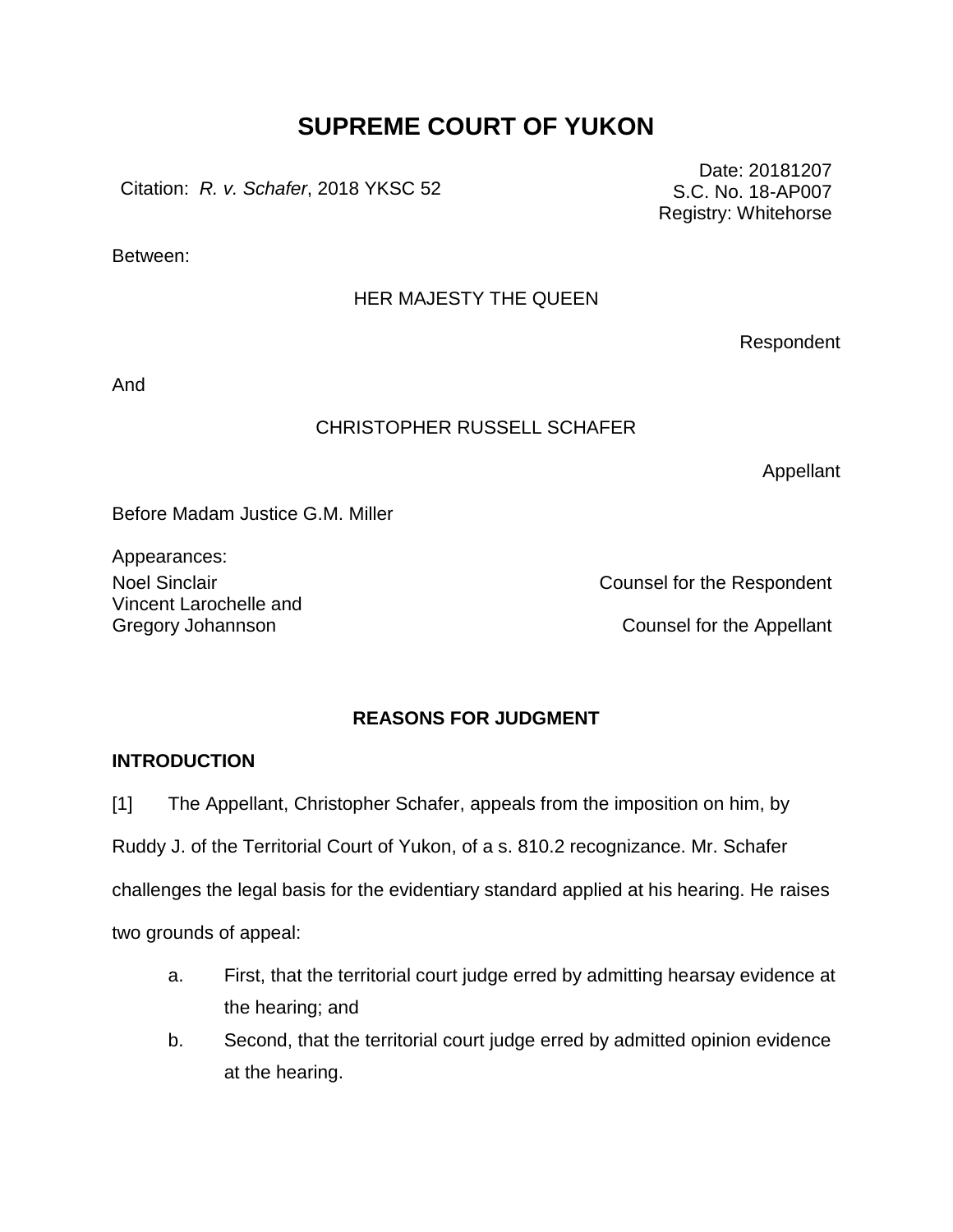[2] The Respondent takes the position that the correct evidentiary standard was applied and the s. 810.2 application properly granted.

[3] In submissions, for the first time, counsel for the Appellant raised the issue of the Crown's failure to disclose the source documents relied on by the Crown's witness on the Application. At the hearing, the disclosure issue was raised by the hearing judge and counsel for the Appellant specifically indicated there was no disclosure issue. Absent the competence of hearing counsel being a ground of appeal, which suggestion is not made here, this issue is not properly the subject of this appeal. The fact that appeal counsel might have conducted the hearing differently does not provide a proper basis for appeal.

#### **The Hearing**

[4] The s. 810.2 hearing took place April 13, 2018. Ruddy J. provided her decision and imposed a two-year s. 810.2 recognizance on Mr. Schafer on May 10, 2018. The conditions imposed with the s. 810.2 order included a residency requirement, a curfew, and a condition that the Appellant abstain from consuming alcohol or drugs. Neither the duration of the order or its conditions are the subject of this appeal. Ruddy J. provided written reasons for judgment on May 23, 2018.

[5] The hearing proceeded with affidavit and *viva voce* evidence from Cpl. Kirk Gale of the RCMP and testimony given by Christopher Schafer and Marion Schafer.

[6] In his affidavit Cpl. Gale relied on various documents including: Mr. Schafer's criminal record, which was admitted; and a number of documents provided by Corrections Canada, including risk and psychological assessments conducted by Corrections Canada personnel. Relying on these documents, Cpl. Gale testified that he feared, on reasonable grounds, that Christopher Schafer would commit a serious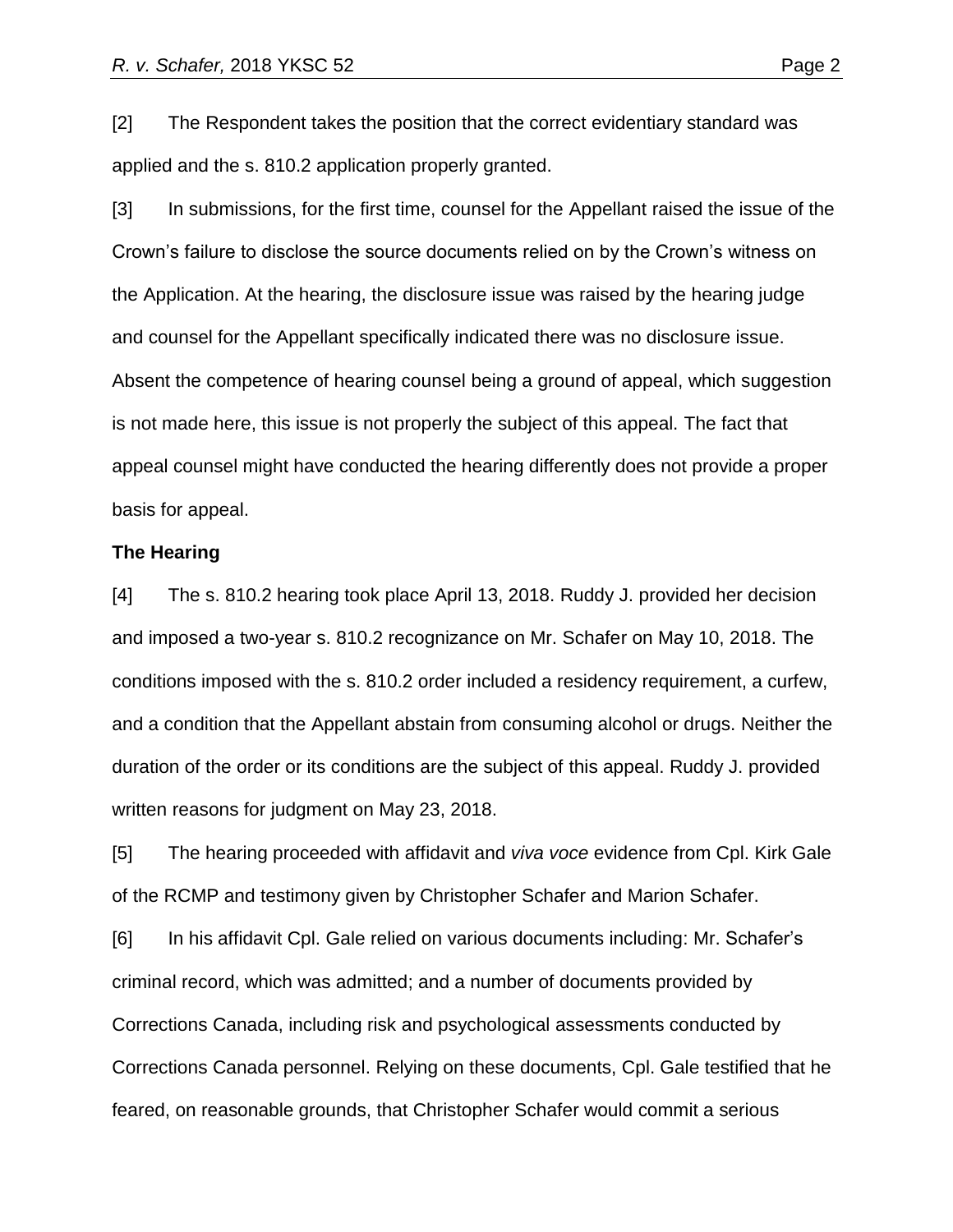personal injury offence as defined in s. 752 of the *Criminal Code*. The source

documents themselves were not produced to the Court.

[7] Ruddy J. addressed the evidentiary issues in her Reasons for Judgment as follows:

> [39] My primary concern in assessing whether or not Crown has met the burden in this case relates to the sufficiency of the evidence that was presented to me. In particular, the Crown's case rests on Cpl. Gale's summary of materials he received from Corrections Canada, effectively making it double hearsay. The failure to provide the Court with the source material raised concerns for me about whether the evidence can be said to be sufficient to satisfy me that the test has been met.

> [40] After much consideration, I have decided that the evidence in this case is sufficient to satisfy me that there are reasonable grounds to fear that Mr. Schafer will commit a serious personal injury offence, though reaching this conclusion would certainly have been easier had the source material upon which Cpl. Gale's affidavit is based been provided to the Court.

[41] However, I have concluded that the test has nonetheless been met for the following reasons.

[42] Firstly, it is clear that hearsay evidence can be considered in peace bond hearings. In *R. v. Budreo* (2000), 46 O.R. (3d) 481(C.A), Laskin J. noted:

> 53 (QL) Moreover, although an informant's fear triggers an application under s. 810.1, under subsection (3) a recognizance order can only be made if the presiding judge is satisfied by "evidence" that the fear is reasonably based. Section 810.1 (3) therefore requires the judge to come to his or her own conclusion about the likelihood that the defendant will commit one of the offences listed in subsection (1). Although the "evidence" the judge relies on might include hearsay, a recognizance could only be ordered on evidence that is credible and trustworthy.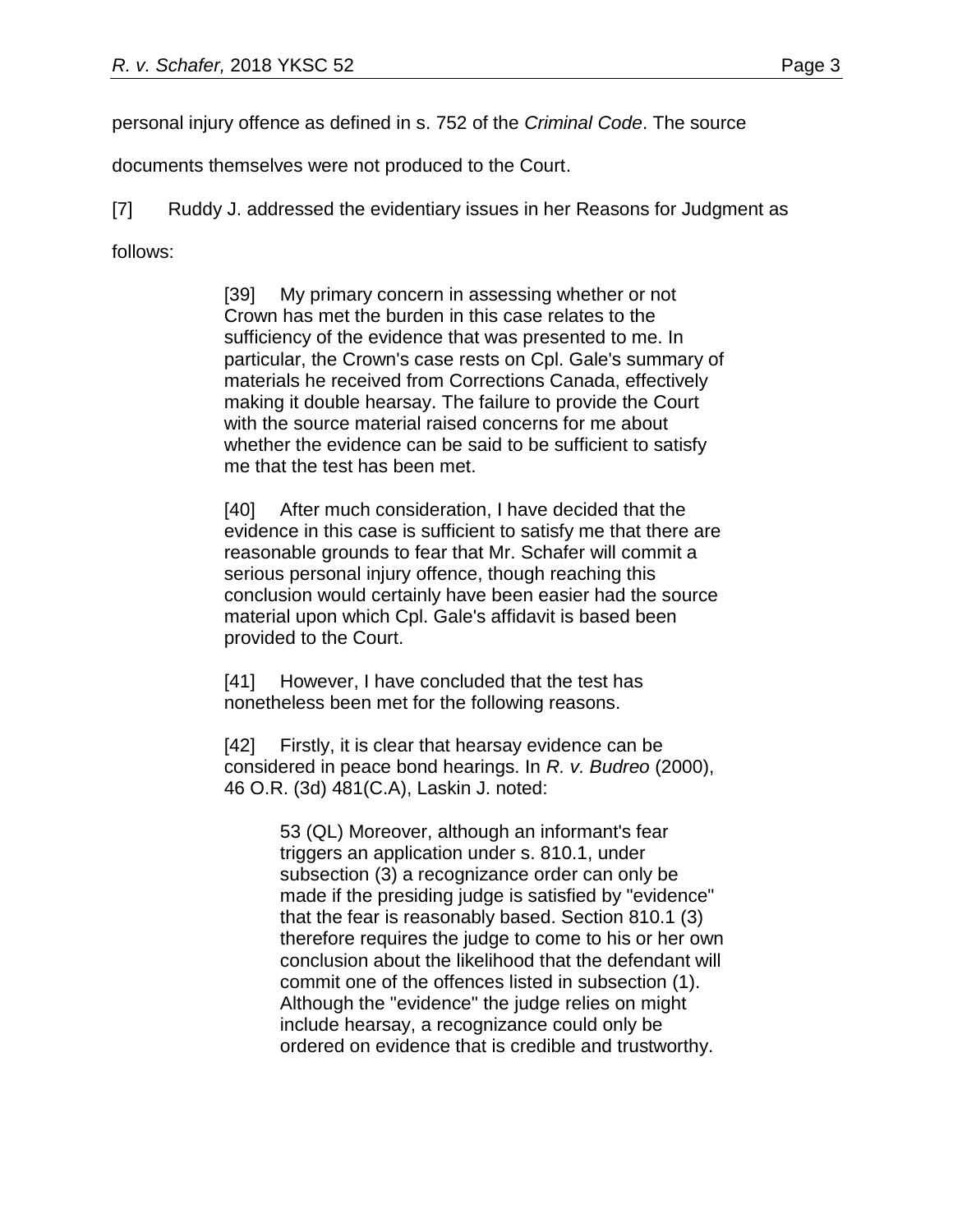[43] This is confirmed in *R. v. Flett*, 2013 SKQB 155, in which, following a review of the relevant case law since *Budreo*, the Court notes:

> 24 These decisions at all court levels up to and including the Supreme Court of Canada confirm that s. 810 hearings are not criminal trials. The usual rules of evidence applicable in criminal trials do not apply. Hearsay evidence is admissible. The question before the judge is to determine whether or not sufficient weight can be given to the hearsay evidence to establish the reasonable and probable grounds required for the individual to swear the information to justify the fear of harm to others by the Respondent.

[44] I am also mindful of the fact that peace bond applications are preventative rather than punitive in nature such that it has been clearly accepted that the stringent evidentiary rules of a criminal trial do not apply. (see *Haydock v. Baker*; *R. v. Flett*)

[45] Secondly, in assessing whether the hearsay evidence provided by the Crown is credible and trustworthy, I note that, beyond highlighting the dated nature of much of the evidence, the validity of the information provided through Cpl. Gale was not, by and large, called into question by the Respondent.

[46] And finally, the fact that so many of the risk factors identified in the admittedly dated risk and psychological assessments are clearly still evident in Mr. Schafer's own evidence bolsters the credibility and trustworthiness of the hearsay information provided.

## **Appellant's Argument**

[8] The Appellant submits that the hearing judge incorrectly accepted the evidence

given by Cpl. Gale. The Appellant submits that the purpose of strict procedural

safeguards in criminal law, including evidentiary standards, is a product of the jeopardy

of the proceedings. The Appellant submits that courts regularly afford the benefit of

these standards to criminal offences that carry no prospect of incarceration, and should

as well in s. 810.2 applications.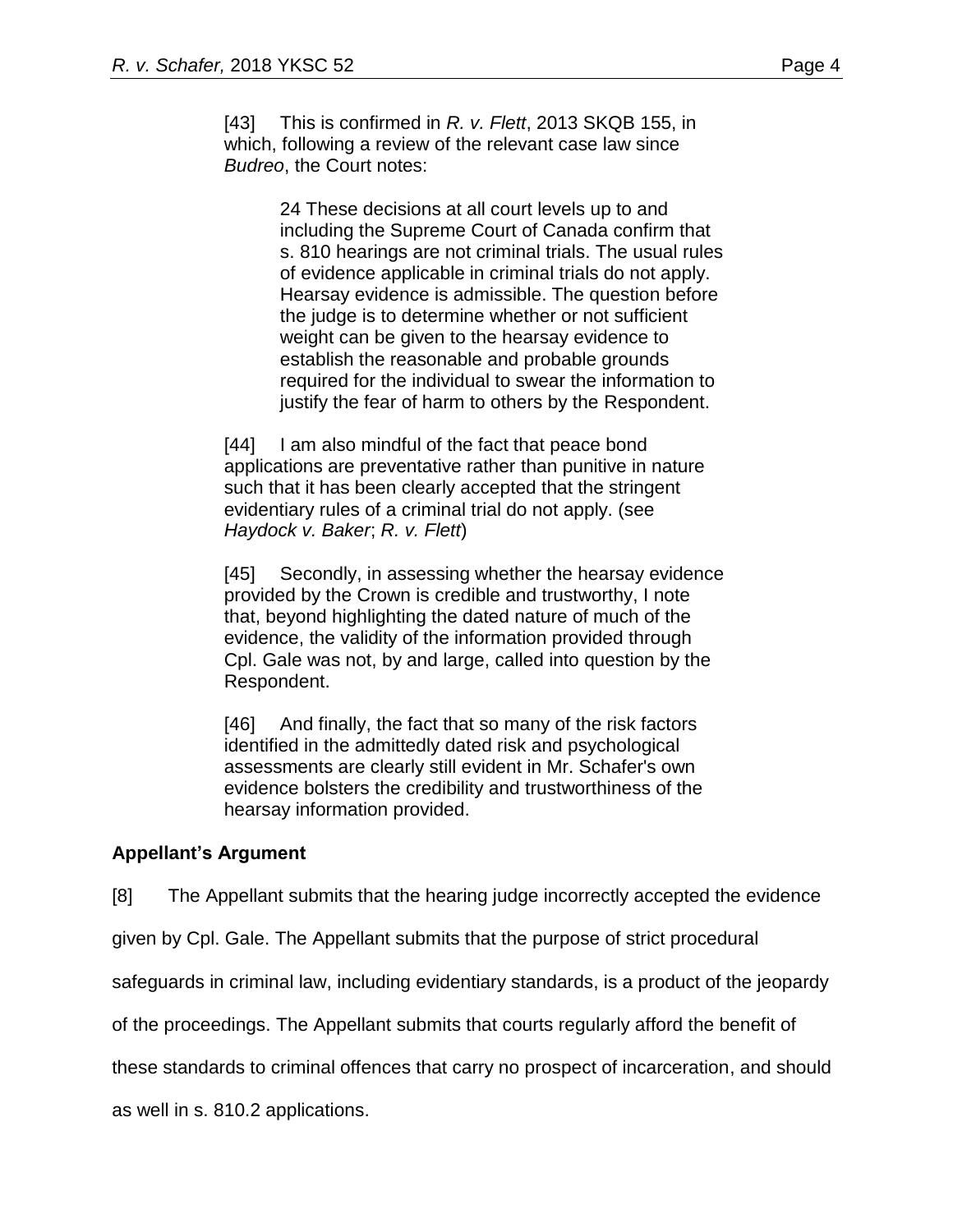#### **Hearsay Evidence**

[9] The Appellant submits that the cases relied on by the hearing judge, *Flett*, *Budreo*, and *Haydock v. Baker*, 2001 YKTC 502 are all either problematic or off-point.

[10] The Appellant submits that the Supreme Court of Canada decision relied upon in *Flett* is *R. v. Zeolkowski*, [1989] 1 S.C.R. 1378, which dealt with s. 98 firearms prohibitions and that that case turned on the phrase "all relevant evidence" in s. 98(6). The Appellant submits that the court found that this specific phrase signalled a lower evidentiary standard (at paras. 18-19) whereas the Court explicitly distinguished s. 98 proceedings from s. 810 (then s. 745) proceedings, as those sections contain different evidentiary standards (at para. 15).

[11] The Appellant submits that *Budreo* was an analysis of the constitutionality of s. 810.1; it did not purport to deal with evidence law. The portion cited by Ruddy J.- that hearsay "might" be admissible at a s. 810 hearing - is at best *obiter dicta*. The Appellant further submits that likewise, *Haydock* does not address evidentiary standards.

[12] The Appellant submits that both *Flett* and the present case erred by conflating the issue of standard of proof with admissibility of evidence.

[13] The Appellant concedes that there is case law which suggests the standard of proof to be met by the applicant in a s. 810.2 hearing is that of a balance of probabilities. However, the Appellant submits that on a plain reading, even if the language in s. 810.2 suggests a balance of probabilities standard (rather than proof beyond a reasonable doubt) - a point the Appellant does not concede - the term "evidence adduced" in s. 810.2 does not signify a lower evidentiary standard. Nor does a purposive interpretation of s. 810.2.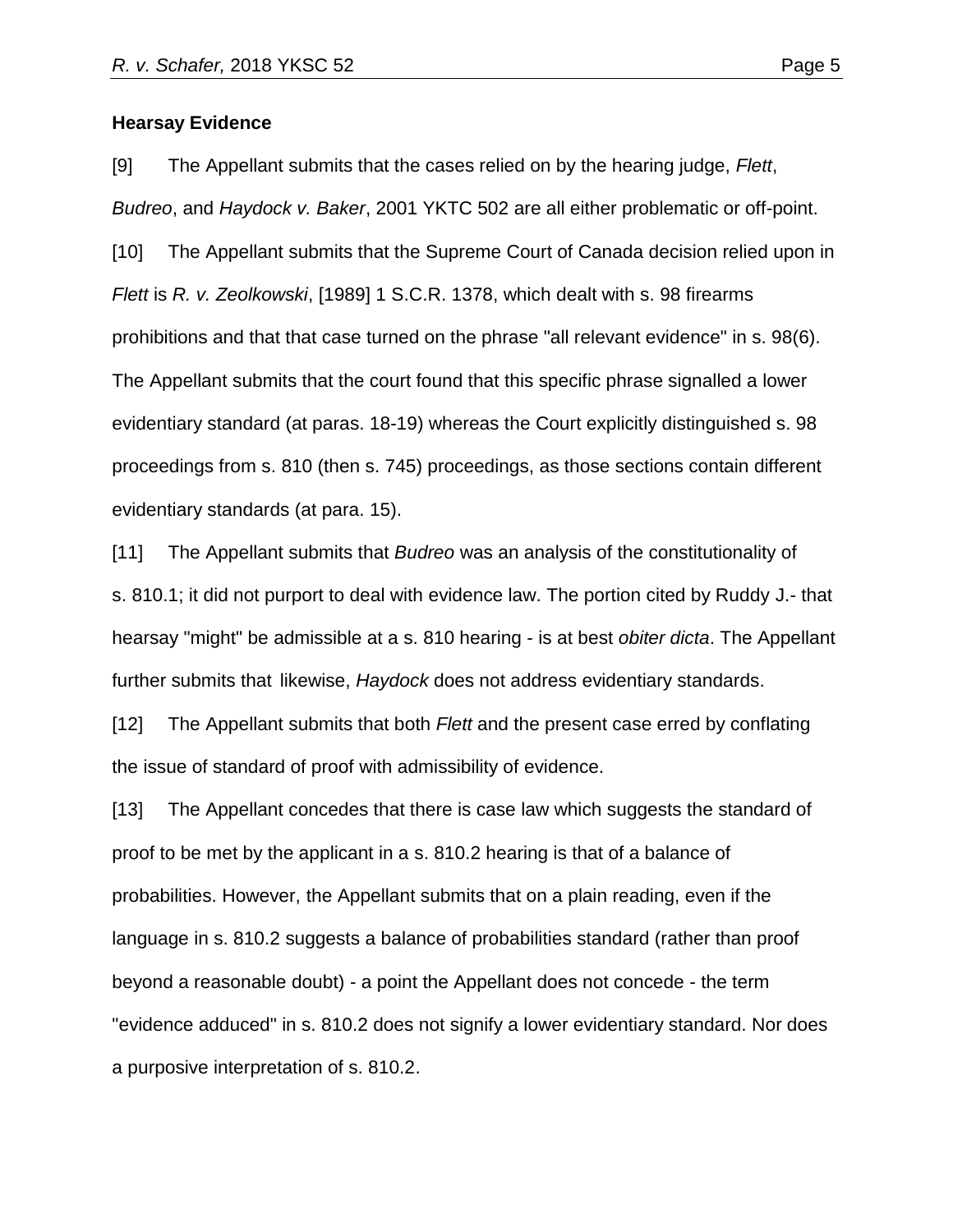[14] The Appellant submits that absent clear language otherwise, the normal rules of evidence apply and that this reasoning is consistent with Supreme Court of Canada decisions, including *R. v. McIvor*, 2008 SCC 11. In that case the Supreme Court of Canada noted, at para. 19, in relation to evidence at a Community Supervision Order breach hearing, that:

> [l]t is helpful to consider what evidentiary rules would apply if Parliament had simply been silent on these matters. [ .... ] However, the *Criminal Code* is silent with respect to applicable evidentiary rules. This is not unusual. In the absence of any applicable statutory provision, hearings are simply conducted in accordance with the common law rules of evidence applicable in all criminal courts. In order to prove an alleged breach of probation, the Crown must adduce admissible evidence and prove the allegation beyond a reasonable doubt. Evidence adduced by the Crown must comply with common law evidentiary rules, including the hearsay exclusionary rule. As in other proceedings, evidence is usually presented in the form of viva voce testimony, and the accused has the right to cross-examine the witnesses.

[15] The Appellant submits that the purpose of a peace bond is more than merely to prevent harm; it is to balance two competing interests: the protection of the public, and individual liberty. Appellate courts have consistently affirmed the principle that by design peace bond hearings presuppose baseline procedural safeguards. For example, in *Budreo* the Ontario Court of Appeal noted that s. 810 hearings must meet the "procedural fairness requirements of a summary conviction trial" (paras. 47-48). [16] The Appellant further submits that in *R. v. Parks*, [1992] 2 S.C.R. 871, Sopinka J. (in concurring reasons) emphasised the importance of individual liberty in relation to common law peace bonds. He noted, at paragraph 32, that the power to impose a peace bond "cannot be exercised on the basis of mere speculation, but requires a proven factual foundation which raises a probable ground to suspect of future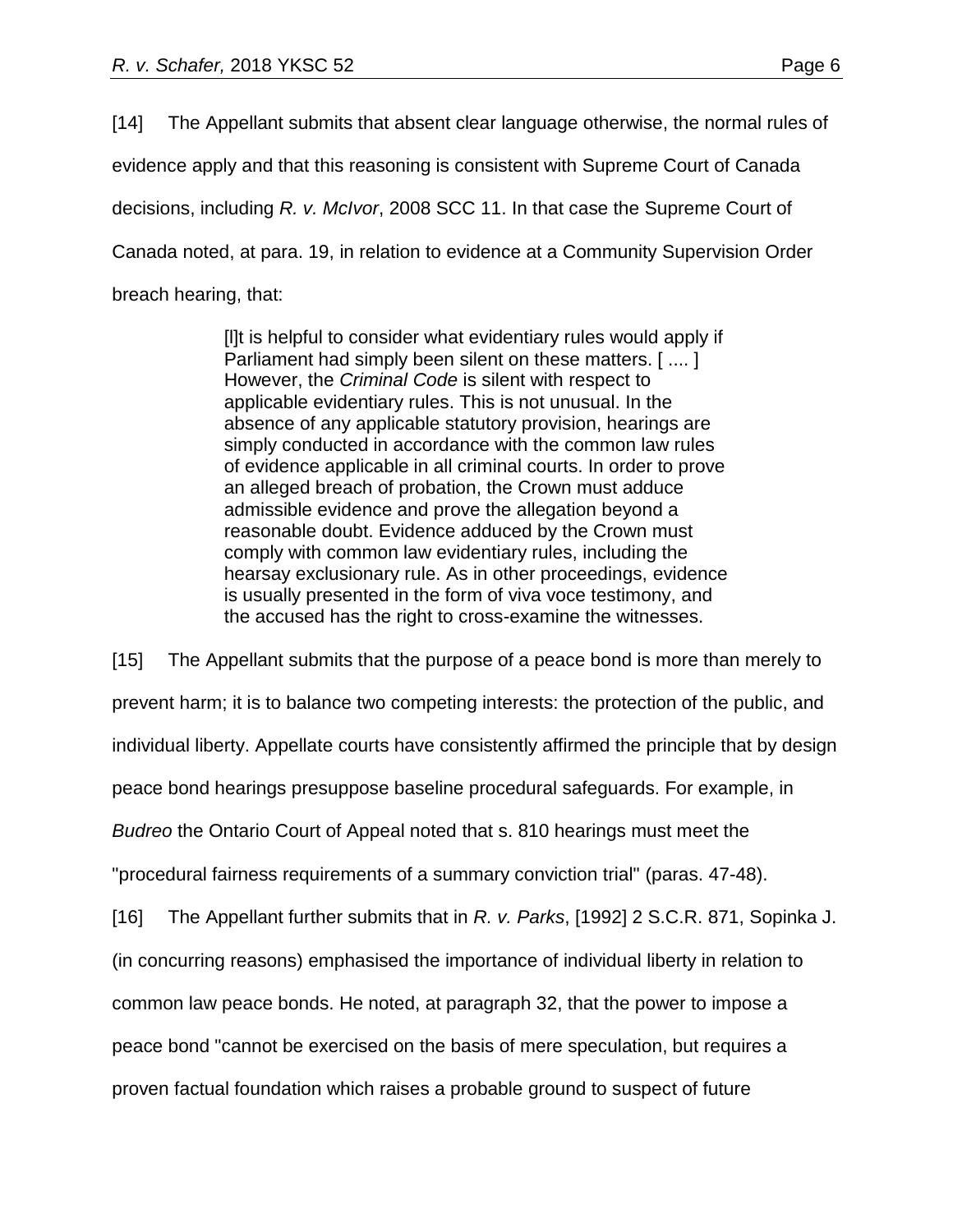misbehaviour." Sopinka J., at paras. 34-36, went on to question whether a peace bond would survive *Charter* scrutiny were the potential harm which the order contemplated is abstract. At that time Parliament had not yet enacted s. 810.2. It is the position of the Appellant that the potential harm which a s. 810.2 order contemplates is abstract. [17] The Appellant submits that the statutory context of s. 810.2 also suggests a higher evidentiary standard as s. 810.2 is one of only two peace bond sections that requires the consent of the Attorney General to proceed and this distinguishes it from the more commonplace s. 810 peace bond, in which the typically legally untrained private citizen must persuade a court of their case. It is the Appellant's position that the state has the capacity and resources to abide by a higher evidentiary standard than the private citizen.

[18] The Appellant further submits that *Charter* s. 7 and s. 11(d) can further assist in resolving ambiguities in the interpretation of s. 810.2. In submissions counsel for the Appellant was explicit in stating that they do not challenge the constitutional validity of s. 810.2 but take the position that the *Charter* can assist in determining the appropriate evidentiary standard to be applied. Section 7 states "[e]veryone has the right to life, liberty and security of the person and the right not to be deprived thereof except in accordance with the principles of fundamental justice". Section 11(d) states "[a]ny person charged with an offence has the right to be presumed innocent until proven guilty according to law in a fair and public hearing by and independent and impartial tribunal".

[19] The Appellant submits that a s. 810.2 hearing is a quasi-criminal proceeding which aims to promote public order within a public sphere of activity, and therefore falls under the scope of s. 11(d) (*R. v. Wigglesworth*, [1987] 2 S.C.R. 541, at para. 32). The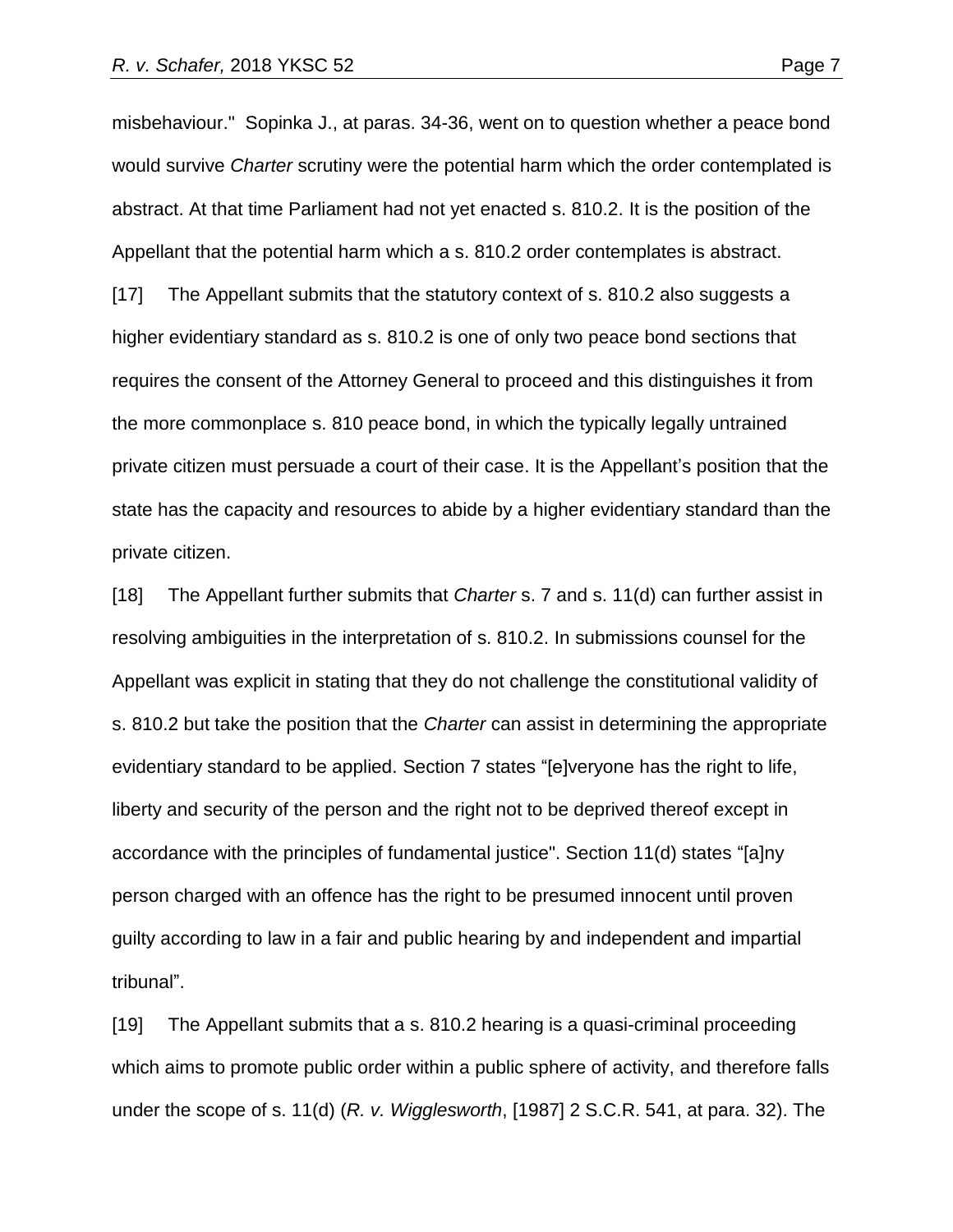Appellant submits that a fair hearing includes full disclosure of the information on which the Crown is relying, and the right to (at a minimum) prevailing evidentiary standards in criminal matters.

[20] The Appellant further submits that a peace bond restricts liberty and therefore engages s. 7. The principles of fundamental justice under s. 7 guarantee procedural fairness to a degree that is consonant with the impact of the proceedings on the rights of the applicant. In *R. v. Wells*, 2012 ABQB 77, at para. 32 the Court applied the factors set out in *Baker v. Canada (Minister of Citizenship & Immigration),* 1999 SCC 699, to peace bonds and determined that they required "a very high degree of procedural fairness".

#### **Opinion Evidence**

[21] The Appellant further submits that it was an error for the territorial court judge to give any weight to the risk assessment made by Cpl. Gale in his affidavit and in his testimony. It is the Appellant's position that a risk assessment is quintessentially expert opinion evidence and absent certain exceptions, expert or opinion evidence is inadmissible.

#### **Respondent's Argument**

[22] It is the Respondent's position that in a s. 810.2 application there are two elements which must be proven. The first component requires proof that, subjectively, the informant personally fears that the respondent will commit a serious personal injury offence as defined in s. 752 of the *Criminal Code*. Secondly, the hearing judge must examine the evidence adduced in the hearing and determine on an objective basis whether the informant's fear is reasonably based (*Haydock v. Baker*, 2001 YKTC 502 at para. 20; *Canada (Attorney General) v. Driver*, 2016 MBPC 3 at para. 22).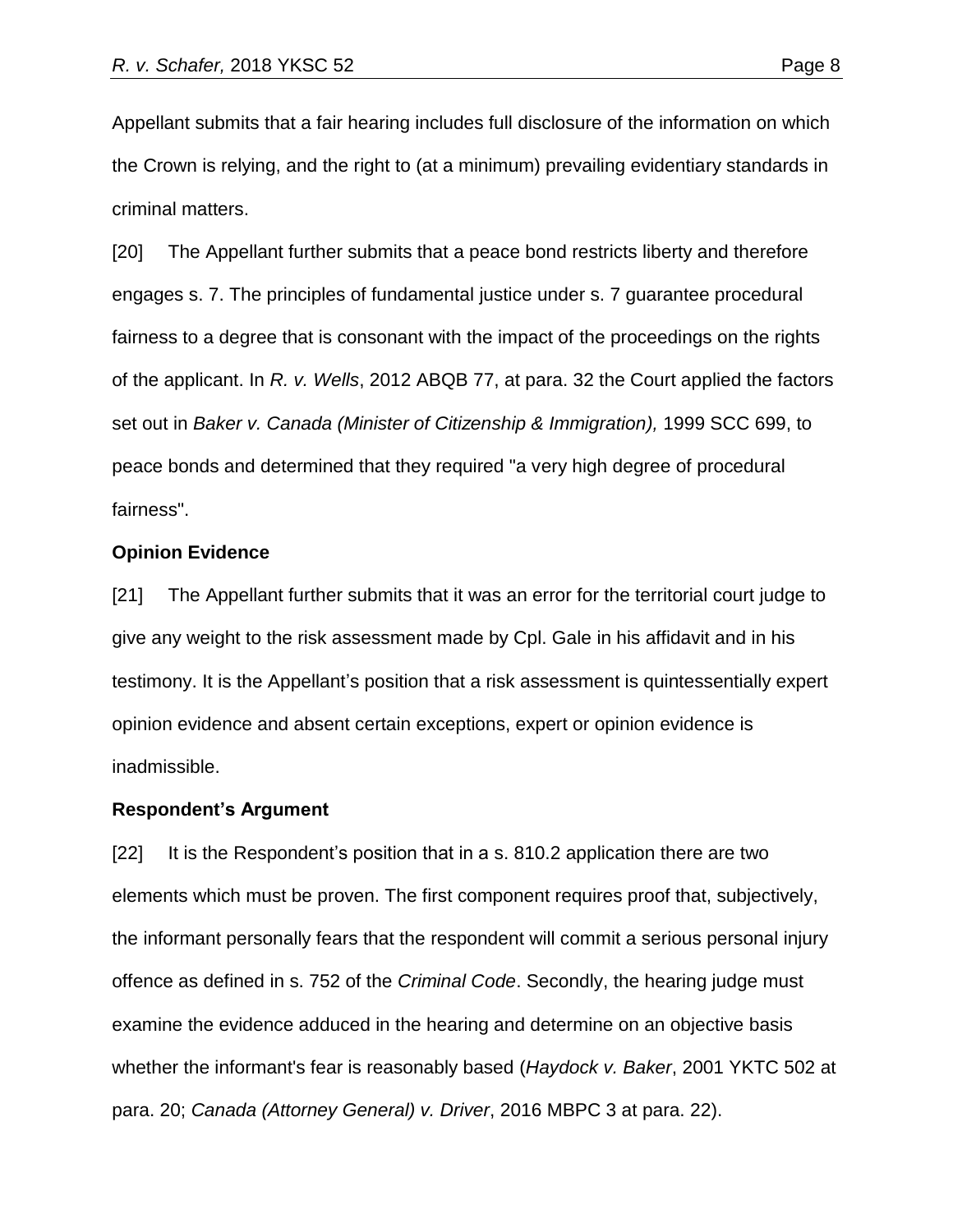[23] The Respondent submits that the subjective test in the first component of proof does not focus on what the respondent did. Rather, it focuses only upon whether the informant fears the respondent will commit a serious personal injury offence. The Respondent submits there is no language in s. 810.2 calling for anything more than proof of a fear that the respondent will commit a serious personal injury offence.

[24] It is the Respondent's position that it is clear and undisputed that Cpl. Gale does

indeed fear that the Appellant will commit a serious personal injury offence, as deposed

to at para. 2 of Cpl. Gale's affidavit and through his sworn testimony at the hearing of

the application.

### **Hearsay Evidence**

[25] It is the Respondent's position that hearsay evidence may be relied upon in a

s. 810.2 application, provided it is credible and trustworthy. As noted by the Ontario

Court of Appeal in *Budreo* in the analogous context of s. 810.1 applications:

... although an informant's fear triggers an application ... a recognizance order can only be made if the presiding judge is satisfied by "evidence" that the fear is reasonably based. Section 810.1 (3) therefore requires the judge to come to his or her own conclusion about the likelihood that the defendant will commit one of the offences listed in subsection (1). Although the "evidence" the judge relies on might include hearsay, a recognizance could only be ordered on evidence that is credible and trustworthy.

[26] The Respondent relies on *Flett* at paras. 18-19 in support of its position that case law from various Canadian jurisdictions and levels of court is well settled upon the principle that hearsay is admissible evidence in s. 810.2 hearings.

[27] The Respondent further takes the position that, in *R. v. Smith*, [1992] 2 S.C.R.

915, at para. 2, the Supreme Court of Canada cited with approval the following

statement from *Subramaniam v. Public Prosecutor*: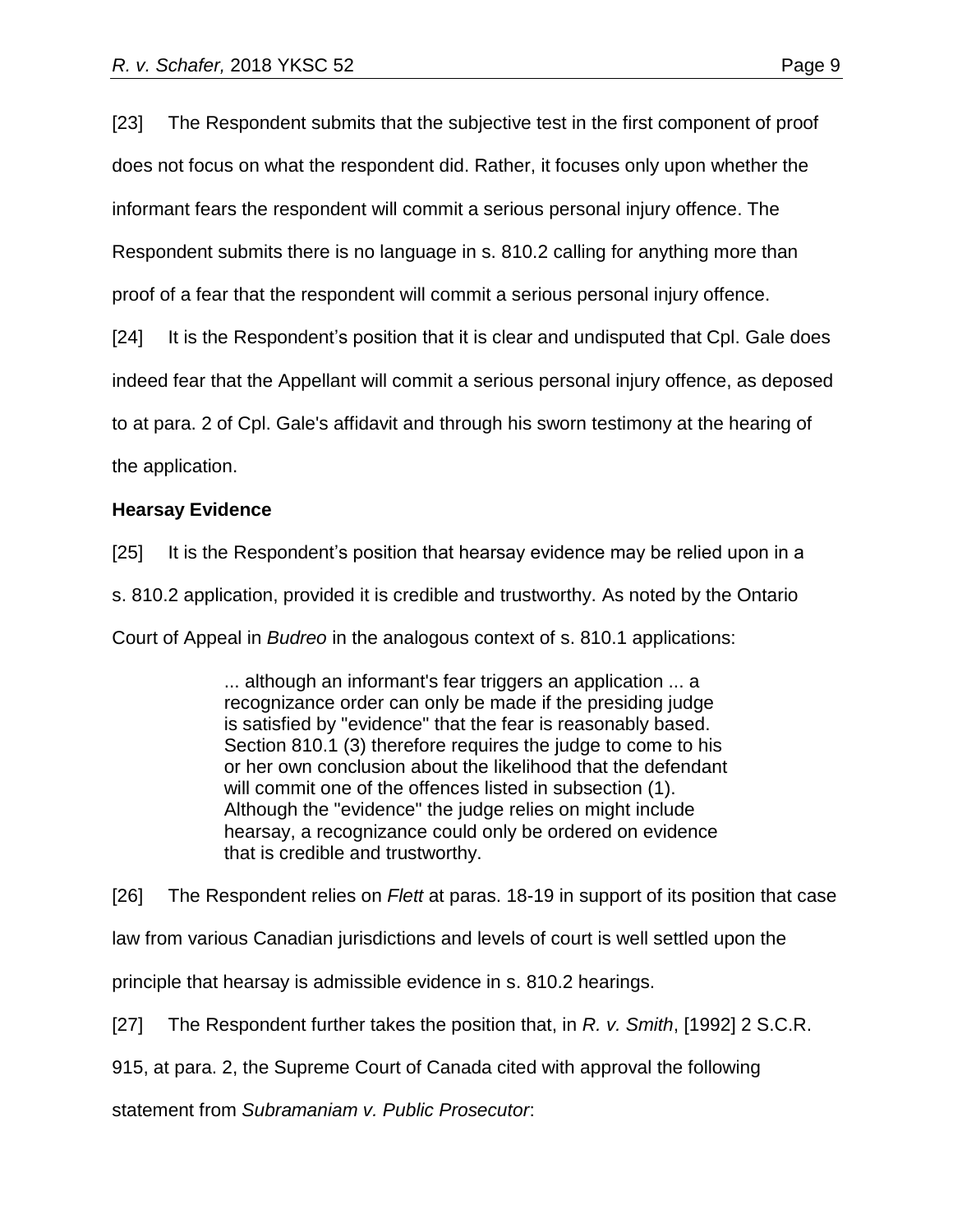Evidence of a statement made to a witness by a person who is not himself called as a witness ... is not hearsay and is admissible ... when it is proposed to establish by the evidence, not the truth of the statement, but the fact that it was made. The fact that the statement was made, quite apart from its truth, is frequently relevant in considering the mental state and conduct thereafter of the witness...

[28] In this case no objection was taken to Cpl. Gale's evidence at trial and the Appellant's counsel in the application did not seek to impugn the reasonableness, credibility or trustworthiness of the underlying Correctional Service Canada records relied upon by Cpl. Gale in forming his fear.

[29] It is the Respondent's position that the Correctional Service Canada records were properly determined by the territorial court judge, with some reservations, to be sufficiently credible and trustworthy to be relied upon by Cpl. Gale as the foundation for his stated fear.

## **Opinion Evidence**

[30] It is the Respondent's position that Cpl. Gale's purported fear is not an expert opinion, rather it is his subjective perception, which arises from his consideration of the risk assessments and other Correctional Service Canada records which he examined.

[31] It is the Respondent's position that Cpl. Gale was the applicant and his fear that the Appellant would commit a serious personal injury offence as defined in s. 752 of the *Criminal Code* was the basis for the application itself. The court in a s. 810.2 application must objectively assess the basis for that fear.

## **ANALYSIS**

[32] It is notable that leave to appeal the decision in *Budreo* to the Supreme Court of Canada was dismissed ([2000], S.C.C.A. No. 542) and that *Flett* was an appeal decision.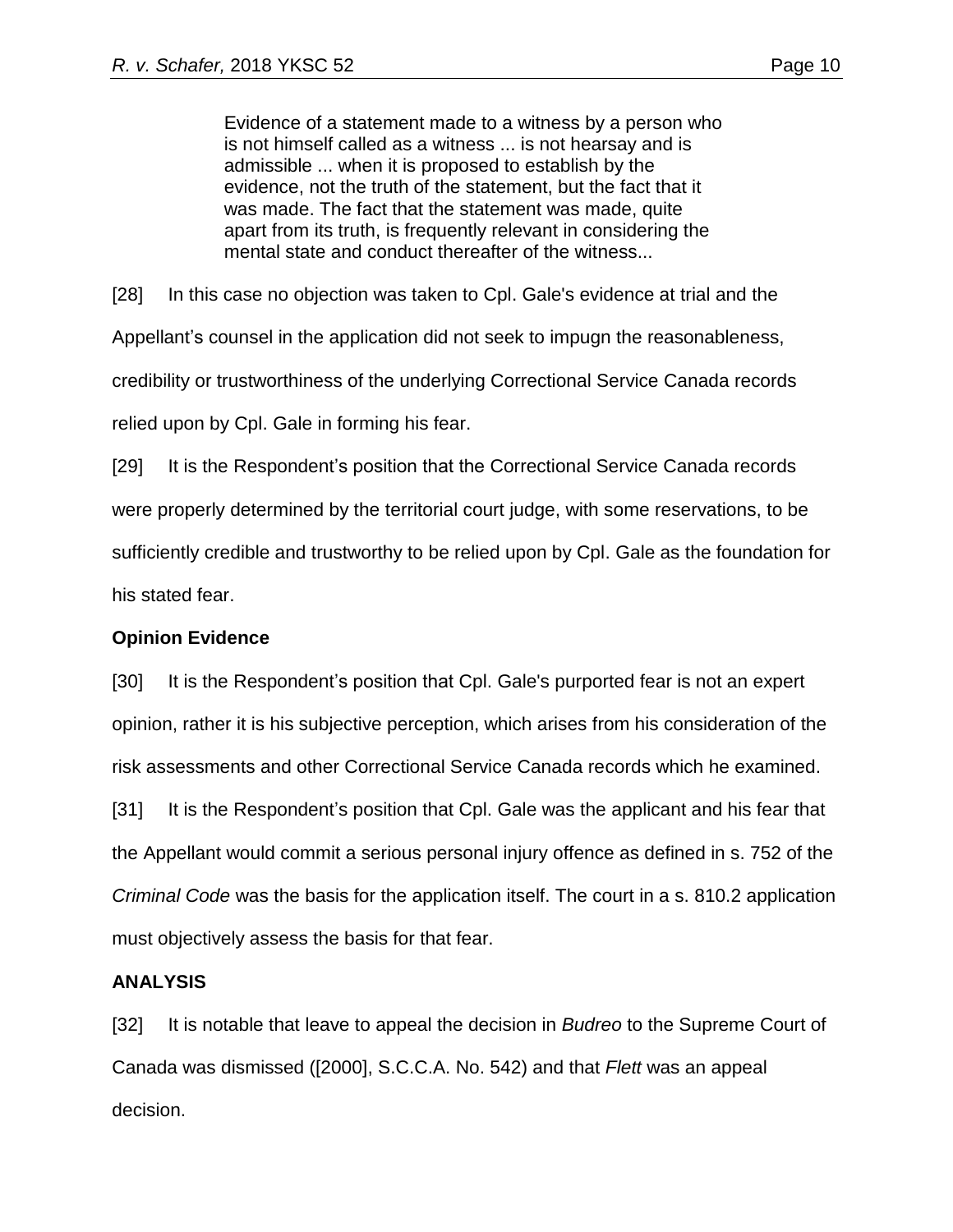[33] I do not find that statement made in *Budreo* that "the "evidence" the judge relies on might include hearsay" is *obiter dicta*. The word "might" simply connotes that hearsay is one type of evidence that may be relied on by the hearing judge.

[34] Further, while the review of case law from across the country set out at para. 19 of *Flett* includes cases addressing the standard of proof (a balance of probabilities) for a s. 810.2 application, the cases reviewed also encompass cases specifically addressing the evidentiary standard at such hearings. Paragraph 24 of that decision clearly indicates that it is the evidentiary standard that is considered and decided. Those cases addressing the standard of proof are simply assessed in respect of the fact that "[t]hese decisions at all court levels up to and including the Supreme Court of Canada confirm that s. 810 hearings are not criminal trials."

[35] The Appellant did not challenge the admissibility of the hearsay evidence relied upon by Cpl. Gale during the hearing of the application, nor did the Appellant call into question the reliability of the records relied upon by Cpl. Gale.

[36] I agree with both the premise and the conclusion reached in *Flett*, specifically at para. 24, that in s. 810.2 hearings:

> The usual rules of evidence applicable in criminal trials do not apply. Hearsay evidence is admissible. The question before the judge is to determine whether or not sufficient weight can be given to the hearsay evidence to establish the reasonable and probable grounds required for the individual to swear the information to justify the fear of harm to others by the Respondent.

[37] I find that the hearing judge in this case did not err in relying on the hearsay evidence provided by Cpl. Gale, or in her finding that in all of the circumstances it was credible and trustworthy.